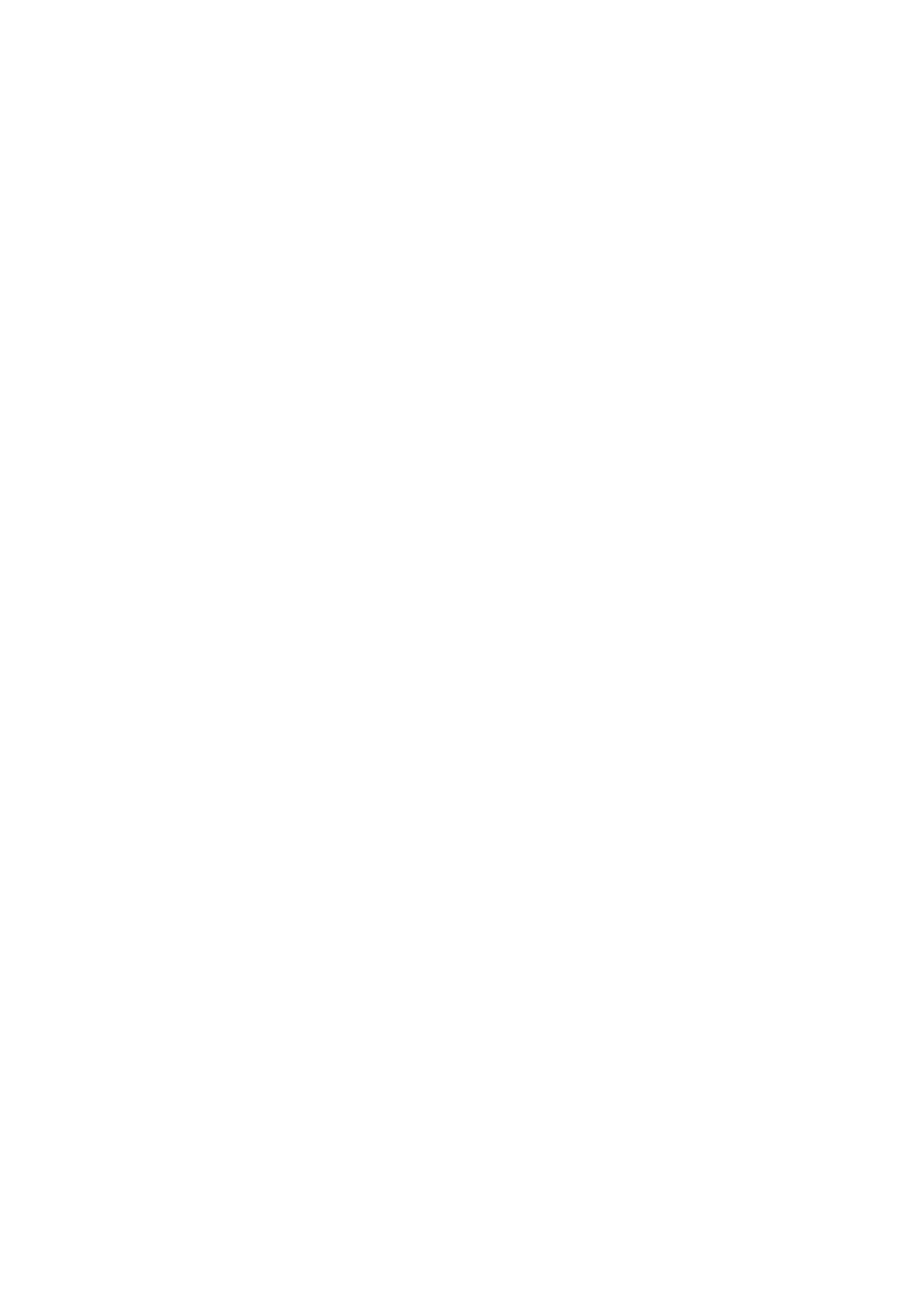# **EXPOSURE DRAFT**

# Contents

| 4                     |                                                      |  |
|-----------------------|------------------------------------------------------|--|
| Schedule 1—Amendments | National Consumer Credit Protection Regulations 2010 |  |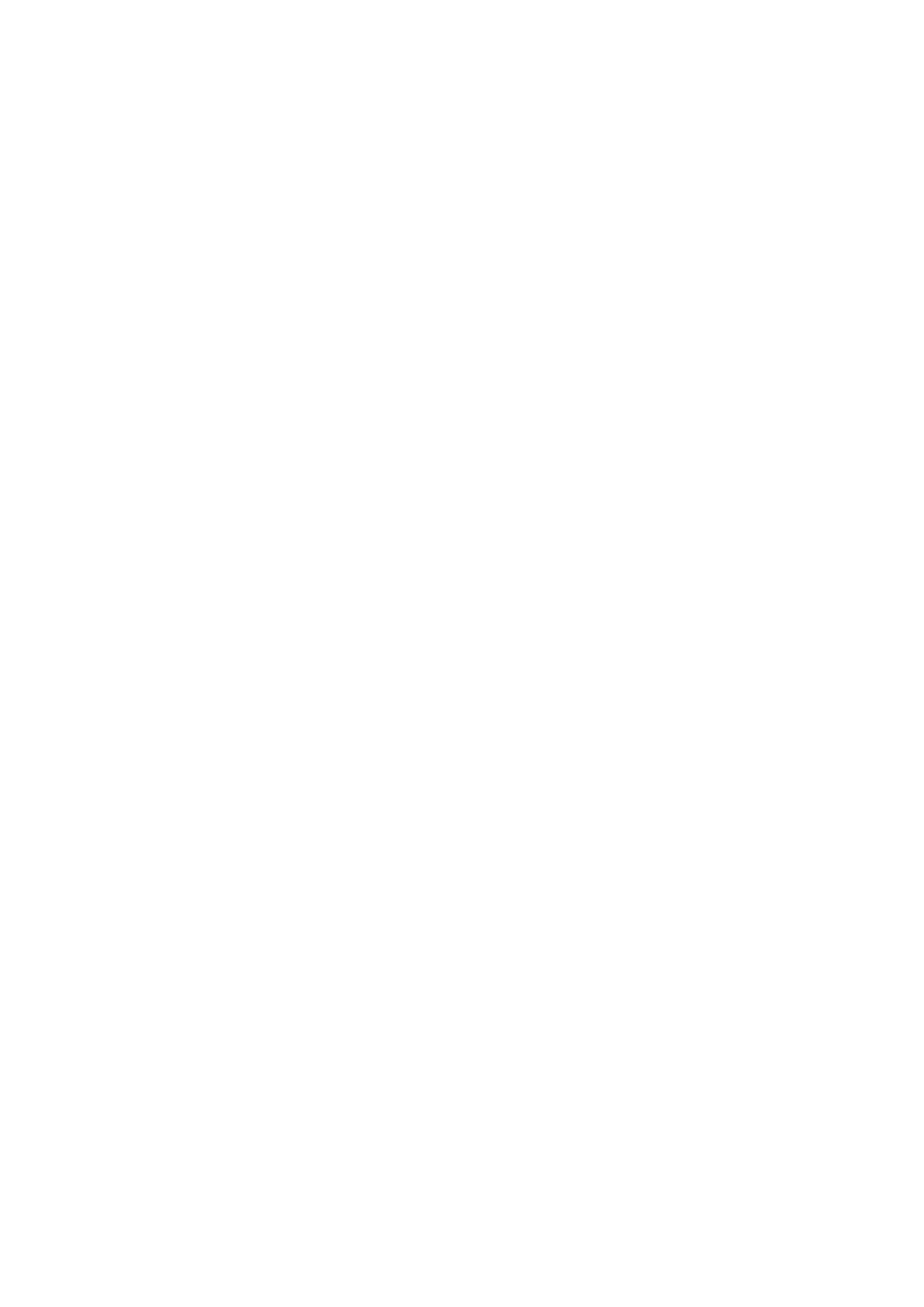#### **1 Name**

This instrument is the *National Consumer Credit Protection Amendment (Debt Management Services) Regulations 2021*.

#### **2 Commencement**

(1) Each provision of this instrument specified in column 1 of the table commences, or is taken to have commenced, in accordance with column 2 of the table. Any other statement in column 2 has effect according to its terms.

| <b>Commencement information</b>    |                                                                                                                                                                  |                     |  |
|------------------------------------|------------------------------------------------------------------------------------------------------------------------------------------------------------------|---------------------|--|
| Column 1                           | Column 2                                                                                                                                                         | Column 3            |  |
| <b>Provisions</b>                  | Commencement                                                                                                                                                     | <b>Date/Details</b> |  |
| 1. The whole of this<br>instrument | The day after this instrument is registered.                                                                                                                     |                     |  |
| Note:                              | This table relates only to the provisions of this instrument as originally made. It will<br>not be amended to deal with any later amendments of this instrument. |                     |  |

(2) Any information in column 3 of the table is not part of this instrument. Information may be inserted in this column, or information in it may be edited, in any published version of this instrument.

#### **3 Authority**

This instrument is made under the *National Consumer Credit Protection Act 2009*.

#### **4 Schedules**

Each instrument that is specified in a Schedule to this instrument is amended or repealed as set out in the applicable items in the Schedule concerned, and any other item in a Schedule to this instrument has effect according to its terms.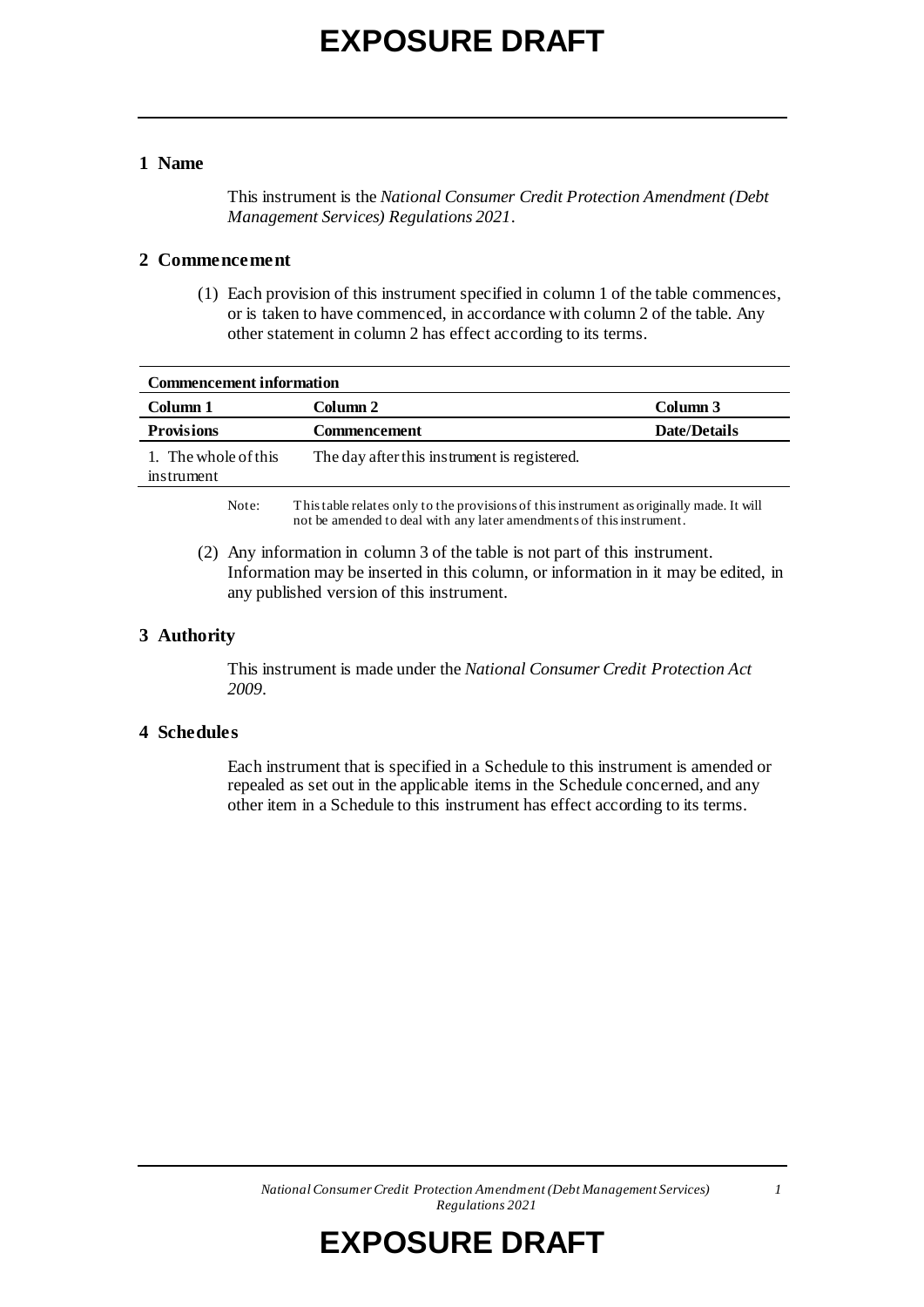# **Schedule 1—Amendments**

# *National Consumer Credit Protection Regulations 2010*

## **1 Subregulation 3(1)**

Insert:

*credit reporting assistance*: see regulation 4C.

*debt management assistance*: see regulation 4B.

*debt management service*: see subregulation 4A(2).

## **2 After regulation 4**

Insert:

#### **4A Debt management services**

#### *Prescribed credit activity*

(1) For the purposes of item 6 of the table in subsection 6(1) of the Act, the provision of a debt management service is a prescribed activity.

*Meaning of debt management service*

- (2) A person provides a *debt management service* if the person:
	- (a) provides debt management assistance to a consumer; or
	- (b) provides credit reporting assistance to a consumer.

#### **4B Meaning of** *debt management assistance*

- (1) A person provides *debt management assistance* to a consumer if, by dealing directly with the consumer or the consumer's agent in the course of, as part of, or incidentally to, a business carried on in this jurisdiction by the person or another person, the person:
	- (a) suggests that the consumer apply for:
		- (i) a change to a credit contract for which the consumer is the debtor; or
		- (ii) a deferral or waiver of an amount under a credit contract for which the consumer is the debtor; or
		- (iii) a postponement relating to a credit contract for which the consumer is the debtor; or
	- (b) assists the consumer to apply for:
		- (i) a change to a credit contract for which the consumer is the debtor; or
		- (ii) a deferral or waiver of an amount under a credit contract for which the consumer is the debtor; or
		- (iii) a postponement relating to a credit contract for which the consumer is the debtor; or
	- (c) suggests that the consumer:

*2 National Consumer Credit Protection Amendment (Debt Management Services) Regulations 2021*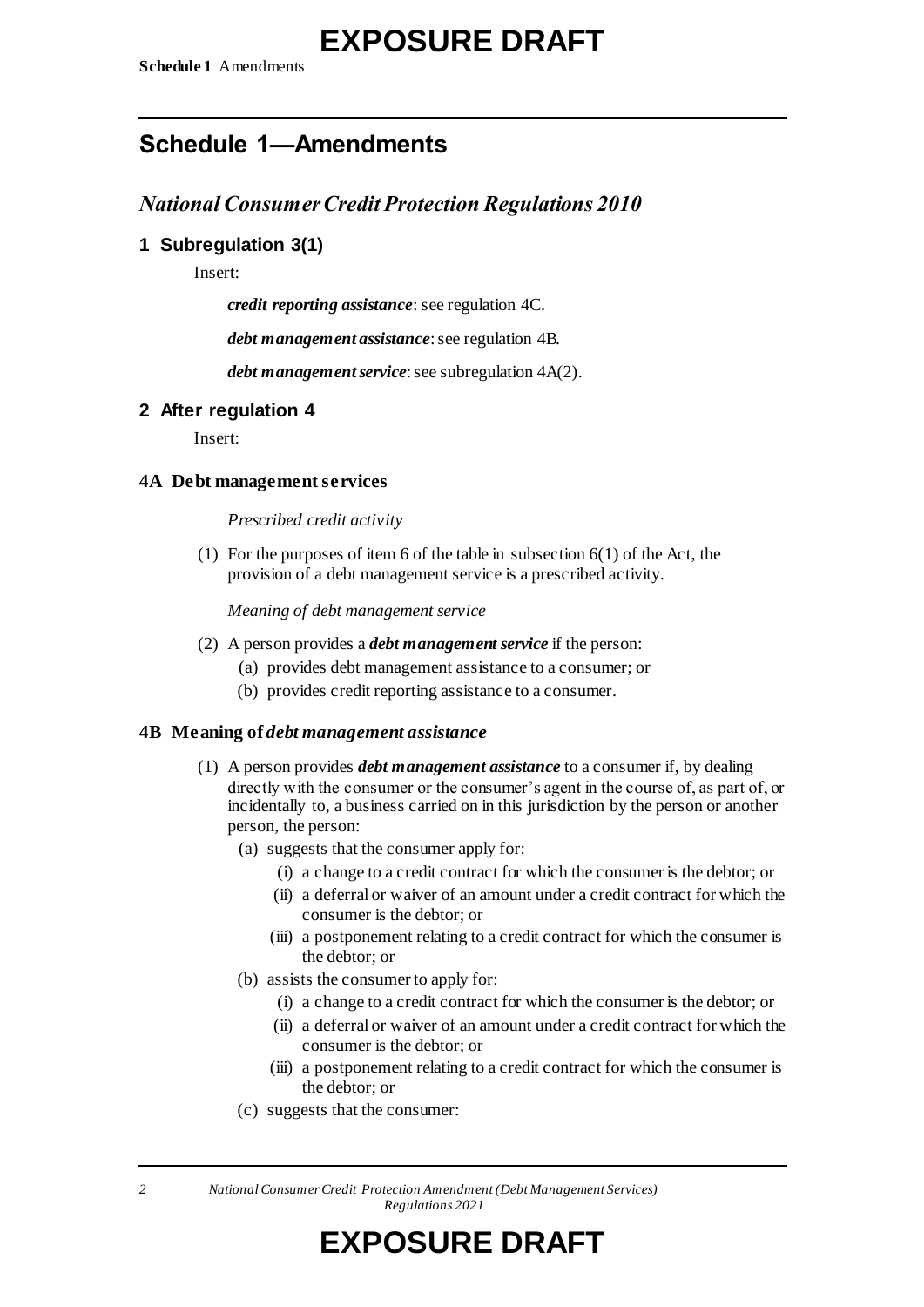# **EXPOSURE DRAFT**

- (i) make a complaint or claim to the credit provider, AFCA, ASIC or the Information Commissioner, in relation to a credit contract for which the consumer is the debtor; or
- (ii) give a hardship notice (within the meaning of the Code) to the credit provider under a credit contract for which the consumer is the debtor; or
- (iii) institute proceedings or take any other action in relation to a credit contract for which the consumer is the debtor; or
- (d) assists the consumer to:
	- (i) make a complaint or claim to the credit provider, AFCA, ASIC or the Information Commissioner, in relation to a credit contract for which the consumer is the debtor; or
	- (ii) give a hardship notice (within the meaning of the Code) to the credit provider under a credit contract for which the consumer is the debtor; or
	- (iii) institute proceedings or take any other action in relation to a credit contract for which the consumer is the debtor.

It does not matter whether the person does so on the person's own behalf or on behalf of another person.

- (2) However, a person does not provide *debt management assistance* unless a fee, charge or other amount is paid or payable by or on behalf of the consumer in relation to the assistance.
- (3) For the purposes of subregulation (2), it is immaterial if the fee, charge or other amount is paid or payable to the provider of the assistance or to any other person.

#### **4C Meaning of** *credit reporting assistance*

- (1) A person provides *credit reporting assistance* to a consumer if, by dealing directly with the consumer or the consumer's agent in the course of, as part of, or incidentally to, a business carried on in this jurisdiction by the person or another person, the person:
	- (a) suggests that the consumer apply for a change to information collected or held by a credit reporting body (within the meaning of the *Privacy Act 1988*) in relation to a credit contract for which the consumer is the debtor; or
	- (b) assists the consumer to apply for a change to information collected or held by a credit reporting body (within the meaning of the *Privacy Act 1988*) in relation to a credit contract for which the consumer is the debtor; or
	- (c) suggests that the consumer:
		- (i) make a complaint or claim to the credit provider, AFCA or ASIC, regarding information collected or held by a credit reporting body in relation to a credit contract for which the consumer is the debtor; or
		- (ii) institute proceedings or take any other action regarding information collected or held by a credit reporting body in relation to a credit contract for which the consumer is the debtor; or
	- (d) assists the consumer to: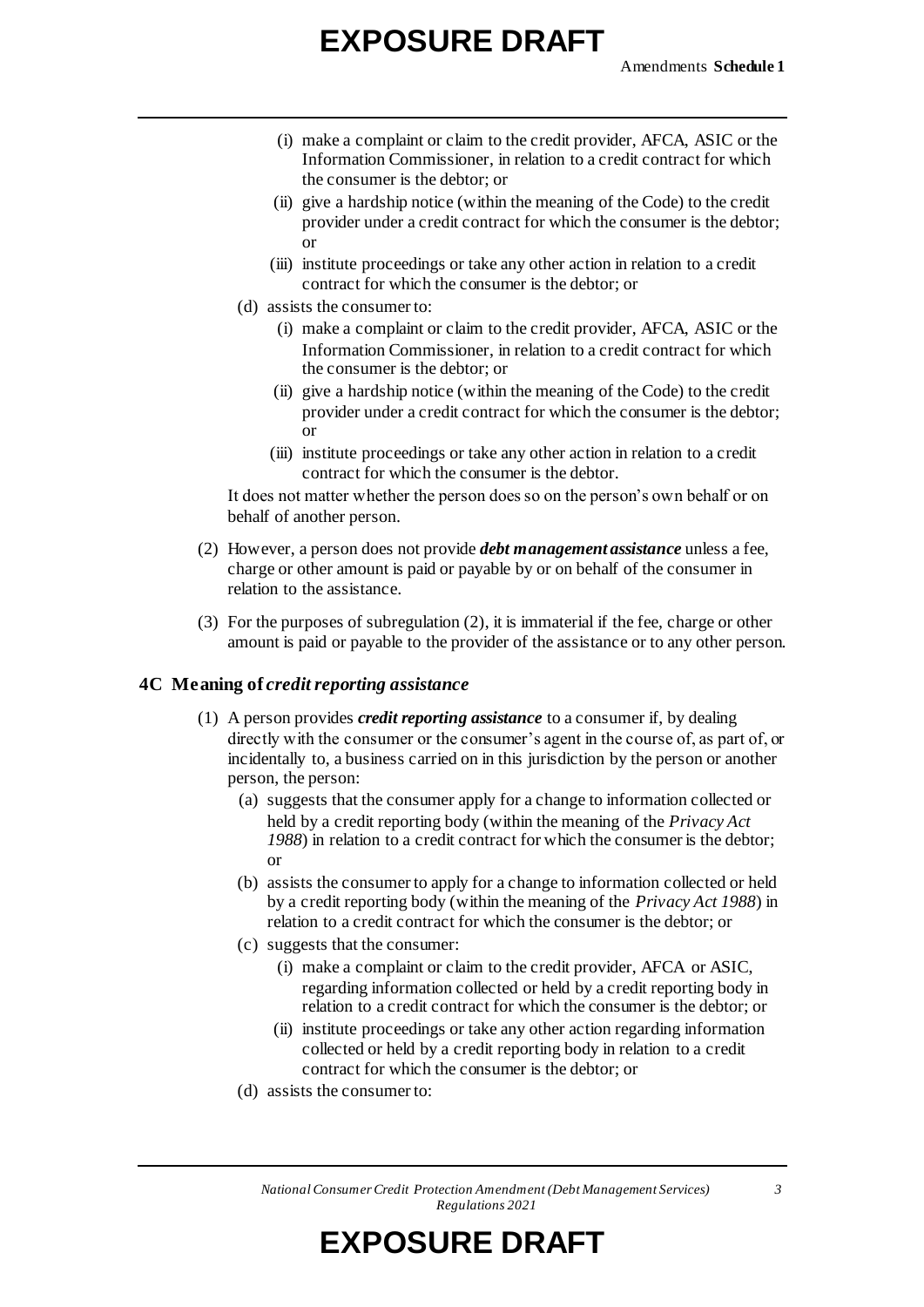**Schedule 1** Amendments

# **EXPOSURE DRAFT**

- (i) make a complaint or claim to the credit provider, AFCA or ASIC, regarding information collected or held by a credit reporting body in relation to a credit contract for which the consumer is the debtor; or
- (ii) institute proceedings or take any other action regarding information collected or held by a credit reporting body in relation to a credit contract for which the consumer is the debtor.

It does not matter whether the person does so on the person's own behalf or on behalf of another person.

- (2) However, a person does not provide *credit reporting assistance* unless a fee, charge or other amount is paid or payable by or on behalf of the consumer in relation to the assistance.
- (3) For the purposes of subregulation (2), it is immaterial if the fee, charge or other amount is paid or payable to the provider of the assistance or to any other person.

## **3 Paragraphs 20(5)(b), (c) and (d)**

Omit "indirection", substitute "indirect".

## **4 Paragraph 20(12)(c)**

Omit "indirection", substitute "indirect".

## **5 Subregulation 24(4)**

Omit "A", substitute "Subject to subregulation (4A), a".

## **6 At the end of paragraph 24(4)(d)**

Add "or debt management services".

## **7 After subregulation 24(4)**

#### Insert:

- (4A) For the purposes of subregulation (4), the credit activity is not exempted if:
	- (a) the credit activity is the provision of a debt management service; and
	- (b) a third party holds out or advertises to consumers that the lawyer is able to provide a debt management service; and
	- (c) there is an arrangement between the third party and the lawyer by which the third party regularly refers persons for the purpose of being provided a debt management service.

## **8 At the end of Part 6-3**

Add:

## **49J Application and transitional—Schedule 1 to the** *National Consumer Credit Protection Amendment (Debt Management Services) Regulations 2021*

#### *Application of debt management service reforms—general*

(1) The debt management service amendments apply (subject to this regulation) in relation to a debt management service provided on or after 1 July 2021,

*4 National Consumer Credit Protection Amendment (Debt Management Services) Regulations 2021*